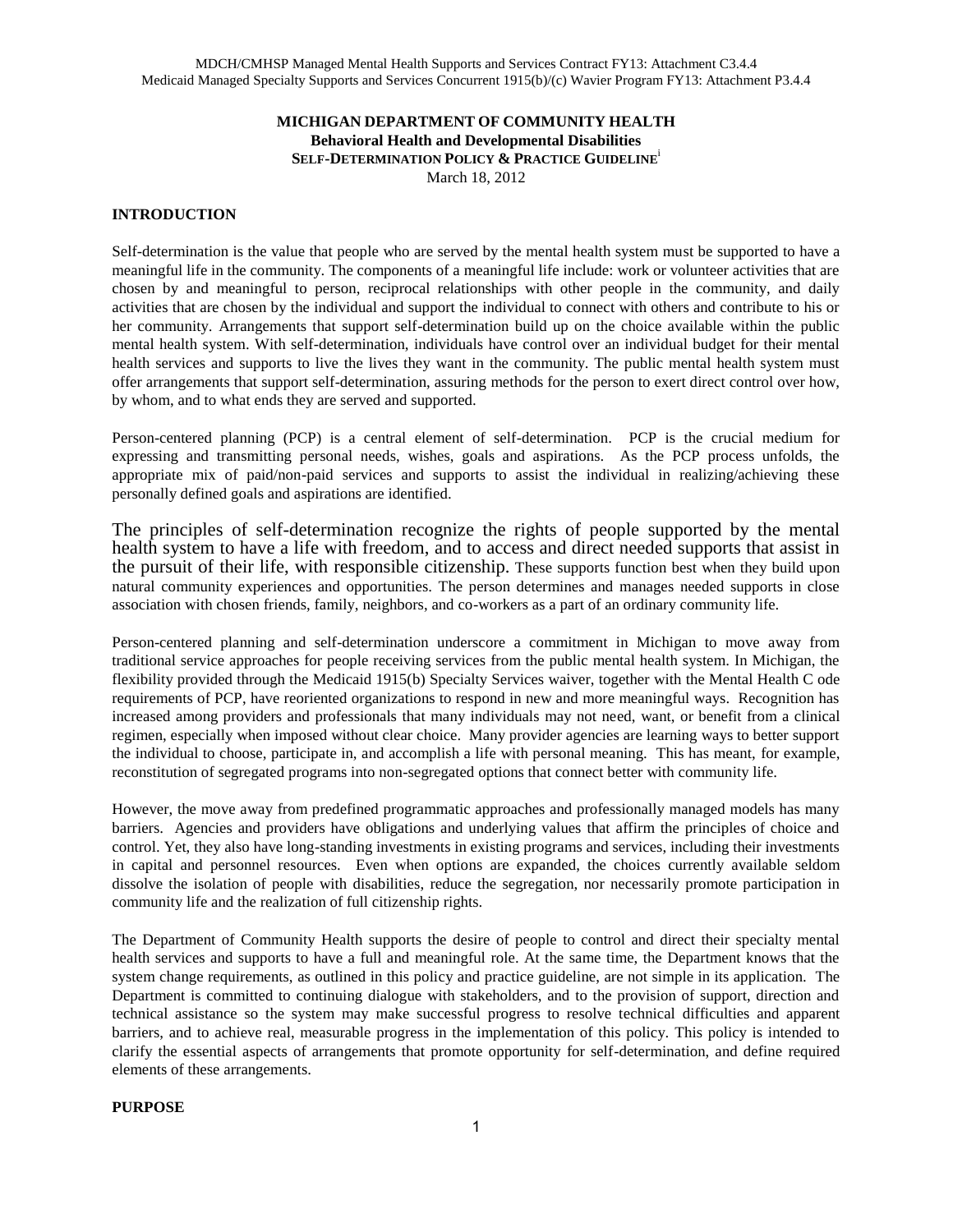I. To provide policy direction that defines and guides the practice of self-determination within the public mental health system (as implemented by Prepaid Inpatient Health Plans/Community Mental Health Services Programs (PIHP/CMHSPs) in order to assure that arrangements that support self-determination are made available as a means for achieving personally-designed plans of specialty mental health services and supports.

### **CORE ELEMENTS**

- I. People are provided with information about the principles of self-determination and the possibilities, models and arrangements involved. People have access to the tools and mechanisms supportive of selfdetermination, upon request. Self-determination arrangements commence when the PIHP/CMHSP and the individual reach an agreement on an individual plan of services and supports (IPOS), the amount of mental health and other public resources to be authorized to accomplish the plan, and the arrangements through which authorized public mental health resources will be controlled, managed, and accounted for.
- II. Within the obligations that accompany the use of funds provided to them, PIHP/CMHSPs shall ensure that their services planning and delivery processes are designed to encourage and support individuals to decide and control their own lives. The PIHP/CMHSP shall offer and support easily-accessed methods for people to control and direct an individual budget. This includes providing them with methods to authorize and direct the delivery of specialty mental health services and supports from qualified providers selected by the individual.
- III. People receiving services and supports through the public mental health system shall direct the use of resources in order to choose meaningful specialty mental health services and supports in accordance with their IPOS as developed through the person-centered planning process.
- IV. Fiscal responsibility and the wise use of public funds shall guide the individual and the PIHP/CMHSP in reaching an agreement on the allocation and use of funds comprising an individual budget. Accountability for the use of public funds must be a shared responsibility of the PIHP/CMHSP and the person, consistent with the fiduciary obligations of the PIHP/CMHSP.

Core Elements, continued

- V. Realization of the principles of self-determination requires arrangements that are partnerships between the PIHP/CMHSP and the individual. They require the active commitment of the PIHP/CMHSP to provide a range of options for individual choice and control of personalized provider relationships within an overall environment of person-centered supports.
- VI. In the context of this partnership, PIHP/CMHSPs must actively assist people with prudently selecting qualified providers and otherwise support them with successfully using resources allocated in an individual budget.
- VII. Issues of health, safety and well-being are central to assuring successful accomplishment of a person's IPOS. These issues must be addressed and resolved using the person-centered planning process, balancing individual preferences and opportunities for self-direction with PIHP/CMHSP obligations under federal and state law and applicable Medicaid Waiver regulations. Resolutions should be guided by the individual's preferences and needs, and implemented in ways that maintain the greatest opportunity for personal control and direction.
- VIII. Self-determination requires recognition that there may be strong inherent conflicts of interest between a person's choices and current methods of planning, managing and delivering specialty mental health services and supports. The PIHP/CMHSP must watch for and seek to minimize or eliminate either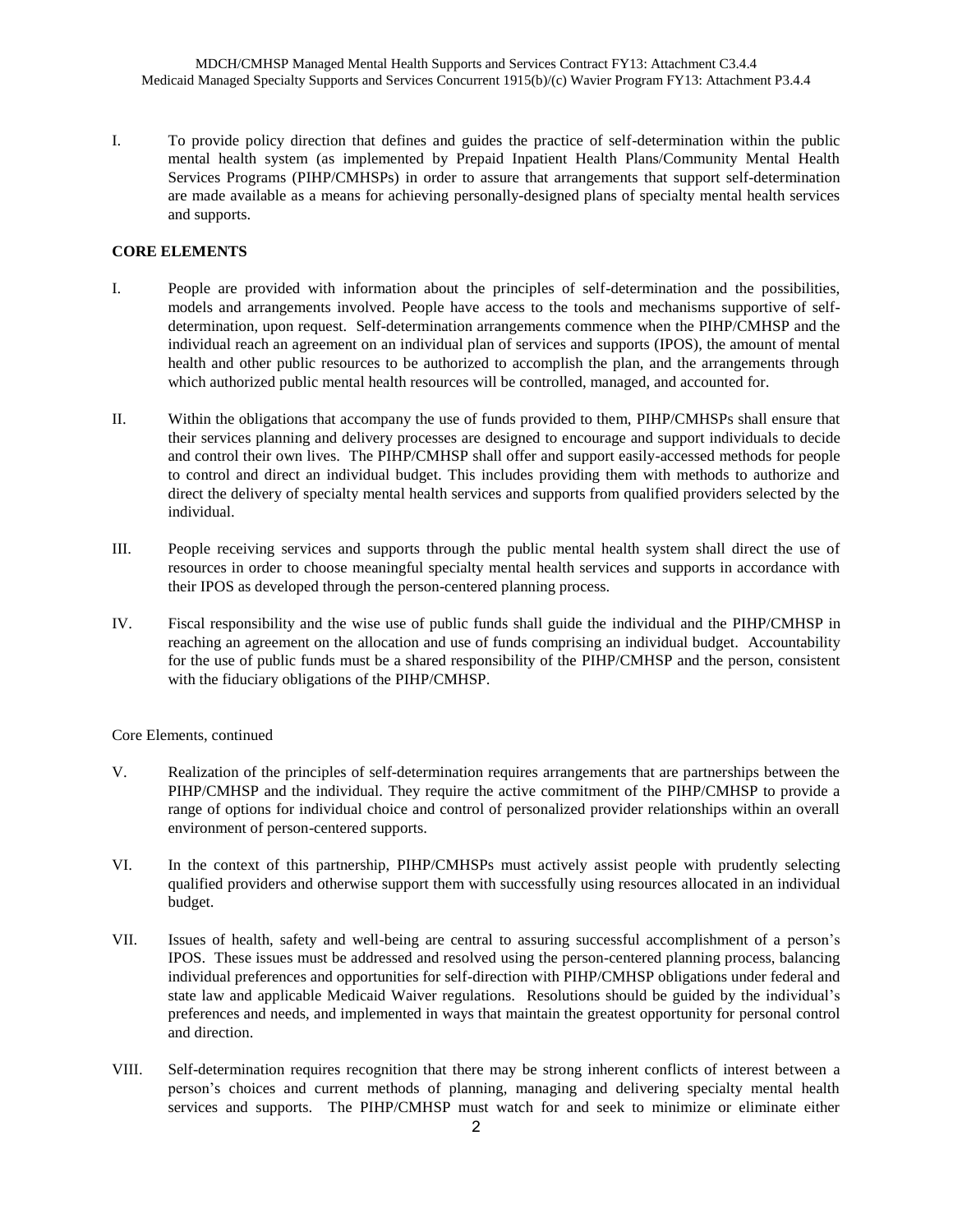potential or actual conflicts of interest between itself and its provider systems, and the processes and outcomes sought by the person.

- IX. Arrangements that support self-determination are administrative mechanisms, allowing a person to choose, control and direct providers of specialty mental health services and supports. With the exception of fiscal intermediary services, these mechanisms are not themselves covered services within the array of state plan and mental health specialty services and supports. Self-determination arrangements must be developed and operated within the requirements of the respective contracts between the PIHPs and CMHSPs and the Michigan Department of Community Health and in accordance with federal and state law. Using arrangements that support self-determination does not change an individual's eligibility for particular specialty mental health services and supports.
- X. Arrangements that support self-determination involve mental health specialty services and supports, and therefore, the investigative authority of the Recipient Rights office applies.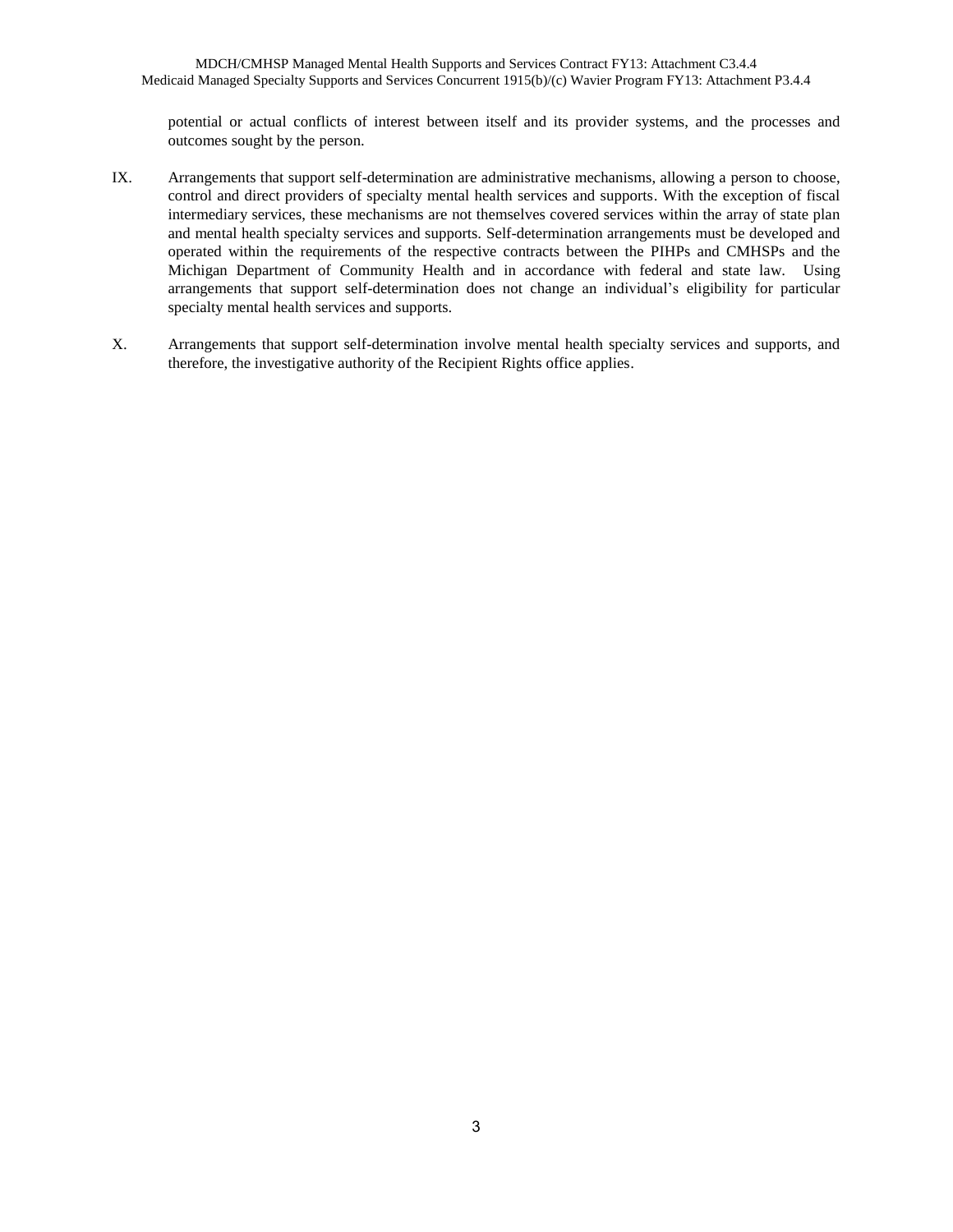# **POLICY**

- I. *Opportunity to pursue and obtain an IPOS incorporating arrangements that support self-determination shall be established in each PIHP/CMHSP, for adults with developmental disabilities and adults with mental illness. Each PIHP/CMHSP shall develop and make available a set of methods that provide opportunities for the person to control and direct their specialty mental health services and supports arrangements.*
	- A. Participation in self-determination shall be a voluntary option on the part of the each person.
	- B. Person's involved in self-determination shall have the authority to select, control and direct their own specialty mental health services and supports arrangements by responsibly controlling the resources allotted in an individual budget, towards accomplishing the goals and objectives in their IPOS.
	- C. *A PIHP/CMHSP shall assure that full and complete information about self-determination and the manner in which it may be accessed and applied is provided to each everyone receiving mental health services from its agency.* This shall include specific examples of alternative ways that a person may use to control and direct an individual budget, and the obligations associated with doing this properly and successfully.
	- D. Self-determination shall not serve as a method for a PIHP/CMHSP to reduce its obligations to a person or avoid the provision of needed specialty mental health services and supports.
	- E. *PIHP/CMHSP shall actively support and facilitate a person's* application of the principles of self-determination in the accomplishment of his/her IPOS.
- II. *Arrangements that support self-determination shall be made available to each person for whom an agreement on an IPOS along with an acceptable individual budget has been reached.* A person initiates this process by requesting the opportunity to participate in self-determination. For the purposes of selfdetermination, reaching agreement on the IPOS must include delineation of the arrangements that will, or may, be applied by the person to select, control and direct the provision of those services and supports.
	- A. *Development of an individual budget shall be done in conjunction with development of an IPOS using a person-centered planning process.*
	- B. As part of the planning process leading to an agreement about self-determination, *the arrangements that will, or may, be applied by the person to pursue self-determination shall be delineated and agreed to by the person and the PIHP/CMHSP.*
	- C. The individual budget represents the expected or estimated costs of a concrete approach to accomplishing the person's IPOS.

POLICY Section II. continued

- D. The amount of the individual budget shall be formally agreed to by both the person and the PIHP/CMHSP before it may be authorized for use by the person. **A** *copy of the individual budget must be provided to the person prior to the onset of a self-determination arrangement.*
- E. Proper use of an individual budget is of mutual concern to the PIHP/CMHSP and the person.
	- 1. Mental Health funds included in an individual budget are the assets and responsibility of the PIHP/CMHSP, and must be used consistent with statutory and regulatory requirements. *Authority over their direction is delegated to the individual*, for the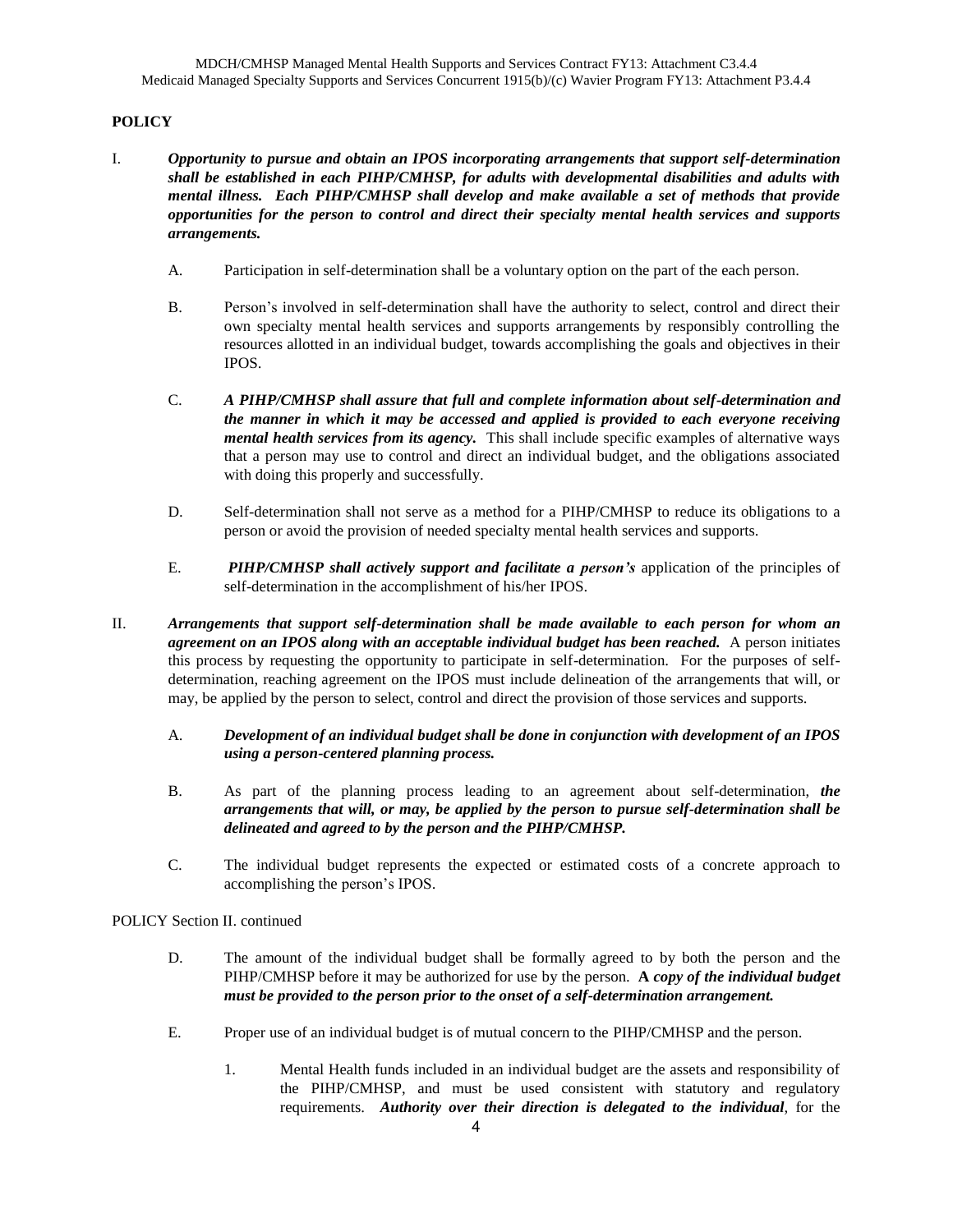purpose of achieving the goals and outcomes contained in the individual's IPOS. *The limitations associated with this delegation shall be delineated to the individual* as part of the process of developing the IPOS and authorizing the individual budget.

- 2. *An agreement shall be made in writing between the PIHP/CMHSP and the individual delineating the responsibility and the authority of both parties* in the application of the individual budget, including how communication will occur about its use. *The agreement shall reference the IPOS and individual budget, which shall all be provided to the person. The directions and assistance necessary* for the individual to properly apply the individual budget *shall be provided to the individual in writing when the agreement is finalized*.
- 3. *An individual budget, once authorized, shall be provided to the individual and filed*. An individual budget shall be in effect for a specified period of time. Since the budget is based upon the individual's IPOS, when the IPOS needs to change, the budget may need to be reconsidered as well. In accordance with the Person-Centered Planning Policy and Practice Guideline, the IPOS may be reopened and reconsidered whenever the individual, or the agency, feels it needs to be reconsidered.
- 4. *The individual budget is authorized by the PIHP/CMHSP for the purpose of providing a defined amount of resources that may be directed by a person to pursue accomplishing his/her IPOS* An individual budget shall be flexible in its use.
	- a. *When a person makes adjustments in the application of* funds in an individual budget, these shall occur within a framework that has been agreed to by the person and the PIHP/CMHSP, and described in an attachment to the person's self-determination agreement.
	- b. A person's IPOS may set forth the flexibility that an individual can exercise to accomplish his or her goals and objectives.

## POLICY Section II.E.4 continued

When a possible use of services and supports is identified in the IPOS, the person does not need to seek prior approval to use the services in this manner.

- c. *If a person desires to exercise flexibility in a manner that is not identified in the IPOS, then the IPOS must be modified* before the adjustment may be made. *The PIHP/CMHSP shall attempt to address each situation in an expedient manner* appropriate for the complexity and scope of the change.
- d. Funds allotted for specialty mental health services may not be used to purchase services that are not specialty mental health services. Contracts with providers of specialty mental health services should be fiscally prudent.
- 5. *Either party—the PIHP/CMHSP or the person—may terminate a self-determination agreement*, and therefore, the self-determination arrangement*. Prior to the PIHP/CMHSP terminating an agreement, and unless it is* not feasible, *the PIHP/CMHSP shall inform the individual of the issues* that have led to consideration of a discontinuation or alteration decision, *in writing, and provide an opportunity for problem resolution.* Typically resolution will be conducted using the person-centered planning process, with termination being the option of choice if other mutually-agreeable solutions cannot be found. In any instance of PIHP/CMHSP discontinuation or alteration of a self-determination arrangement, the local processes for dispute resolution may be used to address and resolve the issues.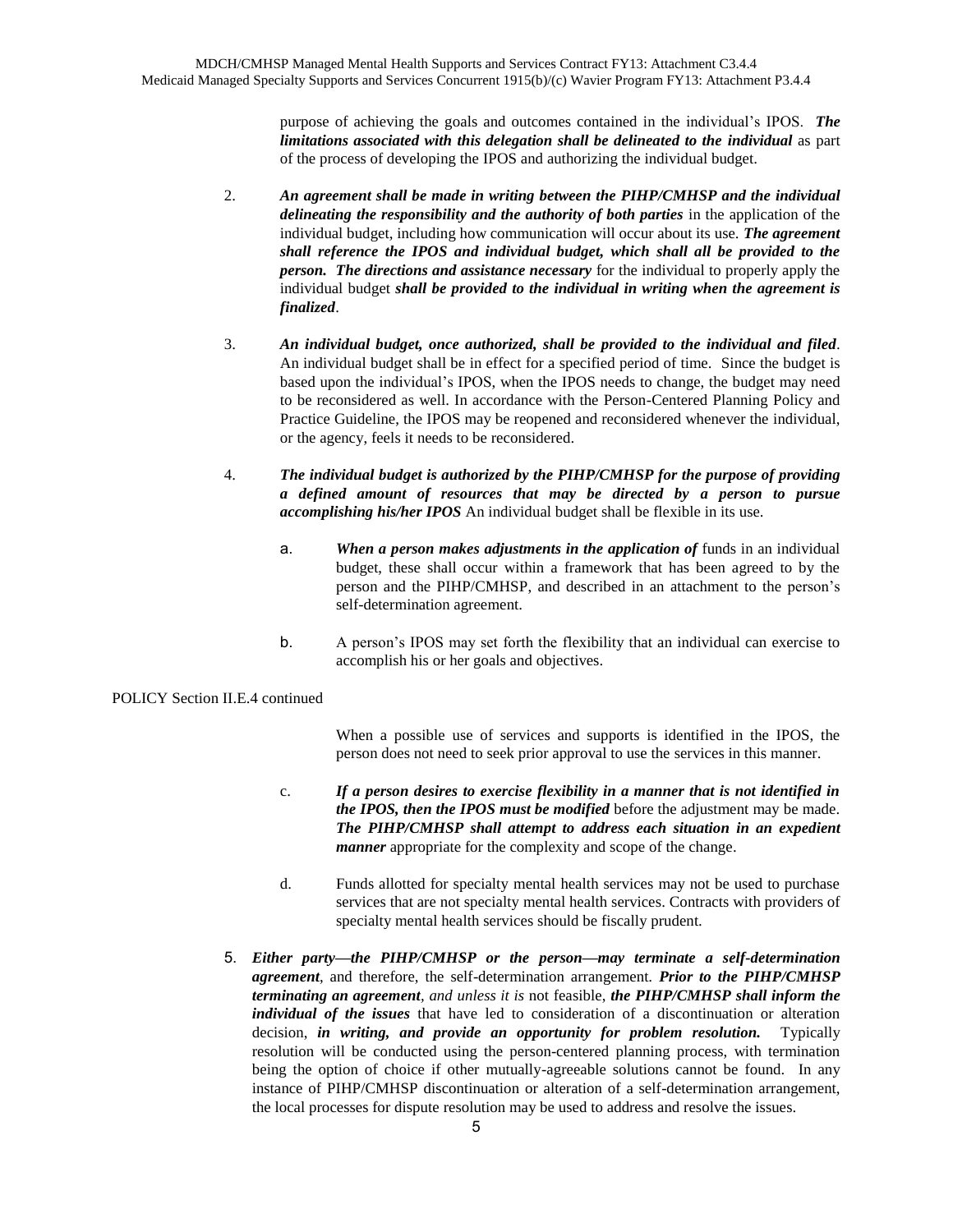- 6. Termination of a Self-Determination Agreement by a PIHP/CMHSP is not a Medicaid Fair Hearings Issue. Only a change, reduction, or termination of Medicaid services can be appealed through the Medicaid Fair Hearings Process, not the use of arrangements that support self-determination to obtain those services.
- 7. Discontinuation of a self-determination agreement, by itself, shall neither change the individual's IPOS, nor eliminate the obligation of the PIHP/CMHSP to assure specialty mental health services and supports required in the IPOS.
- 8. *In any instance of PIHP/CMHSP discontinuation or alteration, the person must be provided an explanation of applicable appeal, grievance and dispute resolution processes and (where required) appropriate notice*.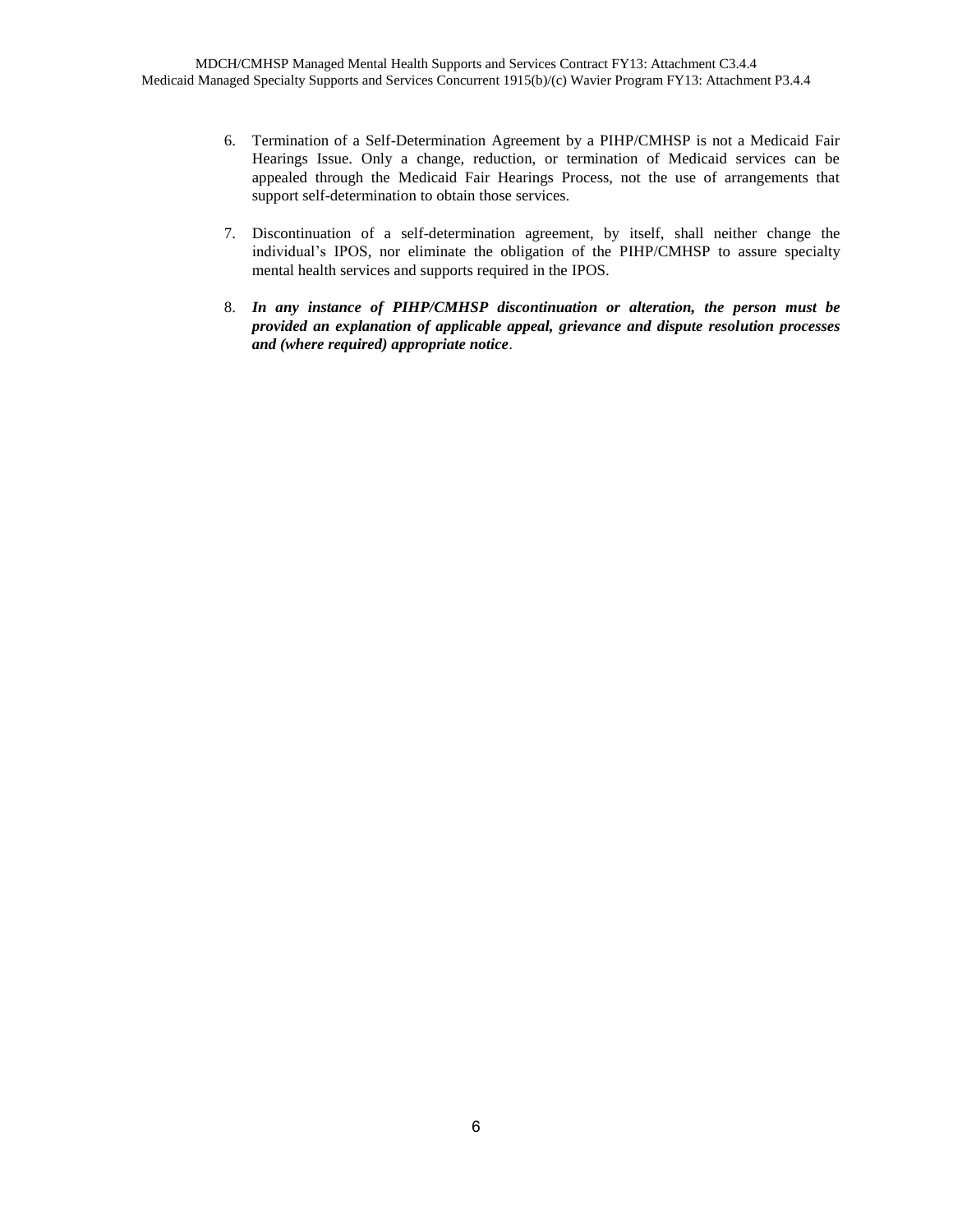### POLICY continued

- III. Assuring authority over an individual budget is a core element of self-determination. This means that the individual may use, responsibly, an individual budget as the means to authorize and direct their providers of services and supports. *A PIHP/CMHSP shall design and implement alternative approaches that people electing to use an individual budget may use to obtain individual-selected and -directed provider arrangements.*
	- A. *Within prudent purchaser constraints, a person shall be able to access any willing and qualified provider* entity that is available to provide needed specialty mental health services and supports.
	- B. *Approaches shall provide for a range of control options up to and including the direct retention of individual-preferred providers through purchase of services agreements between the person and the provider*. Options shall include, upon the individual's request and in line with their preferences:
		- 1. Services/supports to be provided by an entity or individual currently operated by or under contract with the PIHP/CMHSP.
		- 2. Services/supports to be provided by a qualified provider chosen by the individual, with the PIHP/CMHSP agreeing to enter into a contract with that provider.
		- 3. Services/supports to be provided by an individual-selected provider with whom the individual executes a direct purchase-of-services agreement. *The PIHP/CMHSP shall provide guidance and assistance to assure that agreements to be executed with individual-selected providers are consistent with applicable federal regulations governing provider contracting and payment arrangements.*
			- a. Individuals shall be responsible for assuring those individuals and entities selected and retained meet applicable provider qualifications. *Methods that lead to consistency and success must be developed and supported by the PIHP/CMHSP.*
			- b. Individuals shall assure that written agreements are developed with each provider entity or individual that specify the type of service or support, the rate to be paid, and the requirements incumbent upon the provider.
			- c. Copies of all agreements shall be kept current, and shall be made available by the individual, for review by authorized representatives of the PIHP/CMHSP.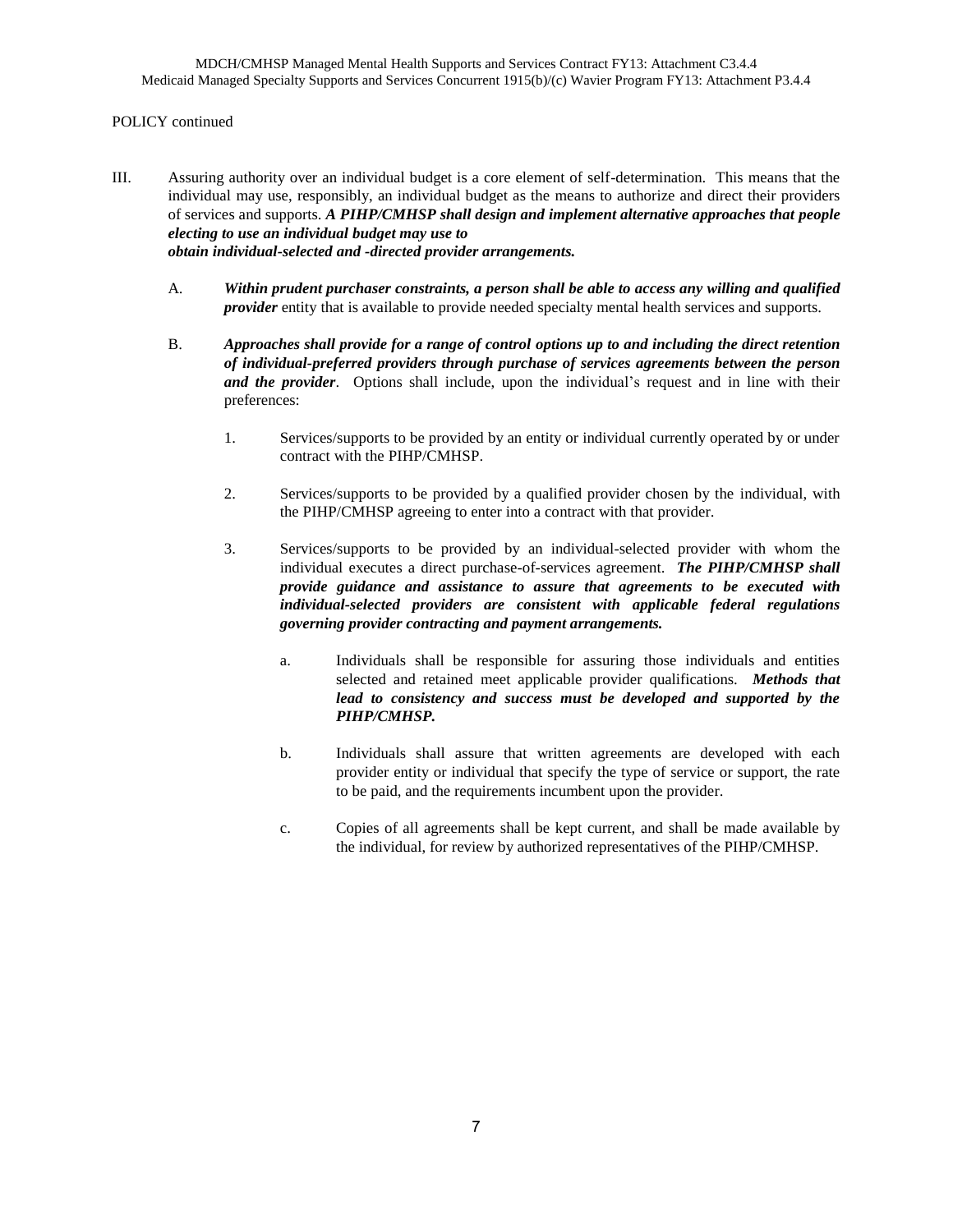### POLICY Section III.B.3continued

- d. Individuals shall act as careful purchasers of specialty mental health services and supports necessary to accomplish their plan. Arrangements for services shall not be excessive in cost. Individuals should aim for securing a better value in terms of outcomes for the costs involved. Existing personal and community resources shall be pursued and used before public mental health system resources.
- e. Fees and rates paid to providers with a direct purchase-of-services agreement with the individual shall be negotiated by the individual, within the boundaries of the authorized individual budget. *The PIHP/CMHSP shall provide guidance as to the range of applicable rates, and may set maximum amounts that a person may spend to pay specific providers.*
- f. Conflicts of interest that providers may have must be considered. For example, a potential provider may have a competing financial interest such as serving as the individual's landlord. If a provider with a conflict of interest is used, the conflict must be addressed in the relevant agreements. The Medicaid Provider Manual has directly addressed one conflict stating that, individuals cannot hire or contract with legally responsible relatives (for an adult, the individual's spouse) or with his or legal guardian.
- 4. A person shall be able to access one or more alternative methods to choose, control and direct personnel necessary to provide direct support, including:
	- a. Acting as the employer of record of personnel.
	- b. Access to a provider entity that can serve as employer of record for personnel selected by the individual (Agency with Choice).
	- c. PIHP/CMHSP contractual language with provider entities that assures individual selection of personnel, and removal of personnel who fail to meet individual preferences.
	- d. Use of PIHP/CMHSP-employed direct support personnel, as selected and retained by the individual.
- 5. *A person using self-determination shall not be obligated to utilize PIHP/CMHSPemployed direct support personnel or a PIHP/CMHSP-operated or -contracted program/service.*
- 6. All direct support personnel selected by the person, whether she or he is acting as employer of record or not, shall meet applicable provider requirements for direct support personnel, or the requirements pertinent to the particular professional services offered by the provider.

POLICY Section III.B. continued

- 7. A person shall not be required to select and direct needed provider entities or his/her direct support personnel if she or he does not desire to do so.
- IV. *A PIHP/CMHSP shall assist a person using arrangements that support self-determination to select, employ, and direct his/her support personnel, to select and retain chosen qualified provider entities, and shall make reasonably available, consistent with MDCH Technical Advisory instructions, their access to*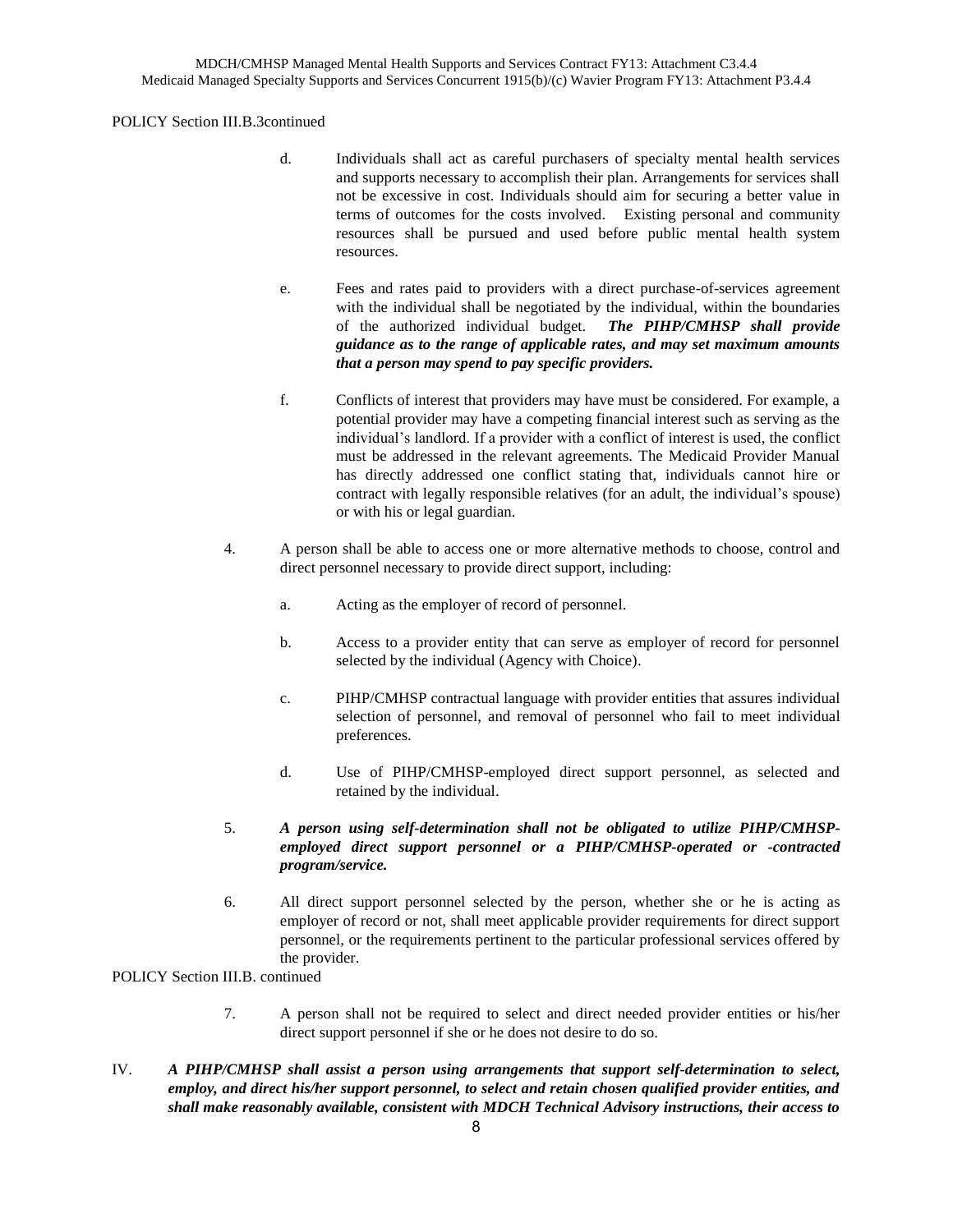### *alternative methods for directing and managing support personnel*.

- A. *A PIHP/CMHSP shall select and make available qualified third-party entities that may function as fiscal intermediaries* to perform employer agent functions and/or provide other support management functions as described in the Fiscal Intermediary Technical Requirement (Contract Attachment P3.4.4), in order to assist the person in selecting, directing and controlling providers of specialty services and supports.
- B. *Fiscal intermediaries shall be under contract to the PIHP/CMHSP or a designated subcontracting entity*. Contracted functions may include:
	- 1. Payroll agent for direct support personnel employed by the individual (or chosen representative), including acting as an employer agent for IRS and other public authorities requiring payroll withholding and employee insurances payments.
	- 2. Payment agent for individual-held purchase-of-services and consultant agreements with providers of services and supports.
	- 3. Provision of periodic (not less than monthly) financial status reports concerning the individual budget, to both the PIHP/CMHSP and the individual. Reports made to the individual shall be in a format that is useful to the individual in tracking and managing the funds making up the individual budget.
	- 4. Provision of an accounting to the PIHP/CMHSP for the funds transferred to it and used to finance the costs of authorized individual budgets under its management.
	- 5. Assuring timely invoicing, service activity and cost reporting to the PIHP/CMHSP for specialty mental health services and supports provided by individuals and entities that have a direct agreement with the individual.
	- 6. Other supportive services, as denoted in the contract with the PIHP/CMHSP that strengthen the role of the individual as an employer, or assist with the use of other agreements directly involving the individual in the process of securing needed services.

For a complete list of functions, refer to the Fiscal Intermediary Technical Requirement (Contract Attachment P3.4.4),

POLICY Section IV.B. continued

- C. *A PIHP/CMHSP shall assure that fiscal intermediary entities are oriented to and supportive of the principles of self-determination, and able to work with a range of personal styles and characteristics. The PIHP/CMHSP shall exercise due diligence in establishing the qualifications, characteristics and capabilities of the entity to be selected as a fiscal intermediary, and shall manage the use of fiscal intermediaries consistent* **with the Fiscal Intermediary Technical Requirement and** *MDCH Technical Assistance Advisories addressing fiscal intermediary arrangements*.
- D. An entity acting as a fiscal intermediary shall be free from other relationships involving the PIHP/CMHSP or the individual that would have the effect of creating a conflict of interest for the fiscal intermediary in relationship to its role of supporting individual-determined services/supports transactions. These other relationships typically would include the provision of direct services to the individual. *The PIHP/CMHSP shall identify and require remedy to any conflicts of interest of the entity that, in the judgment of the PIHP/CMHSP, interfere with the performance of its role as a fiscal intermediary.*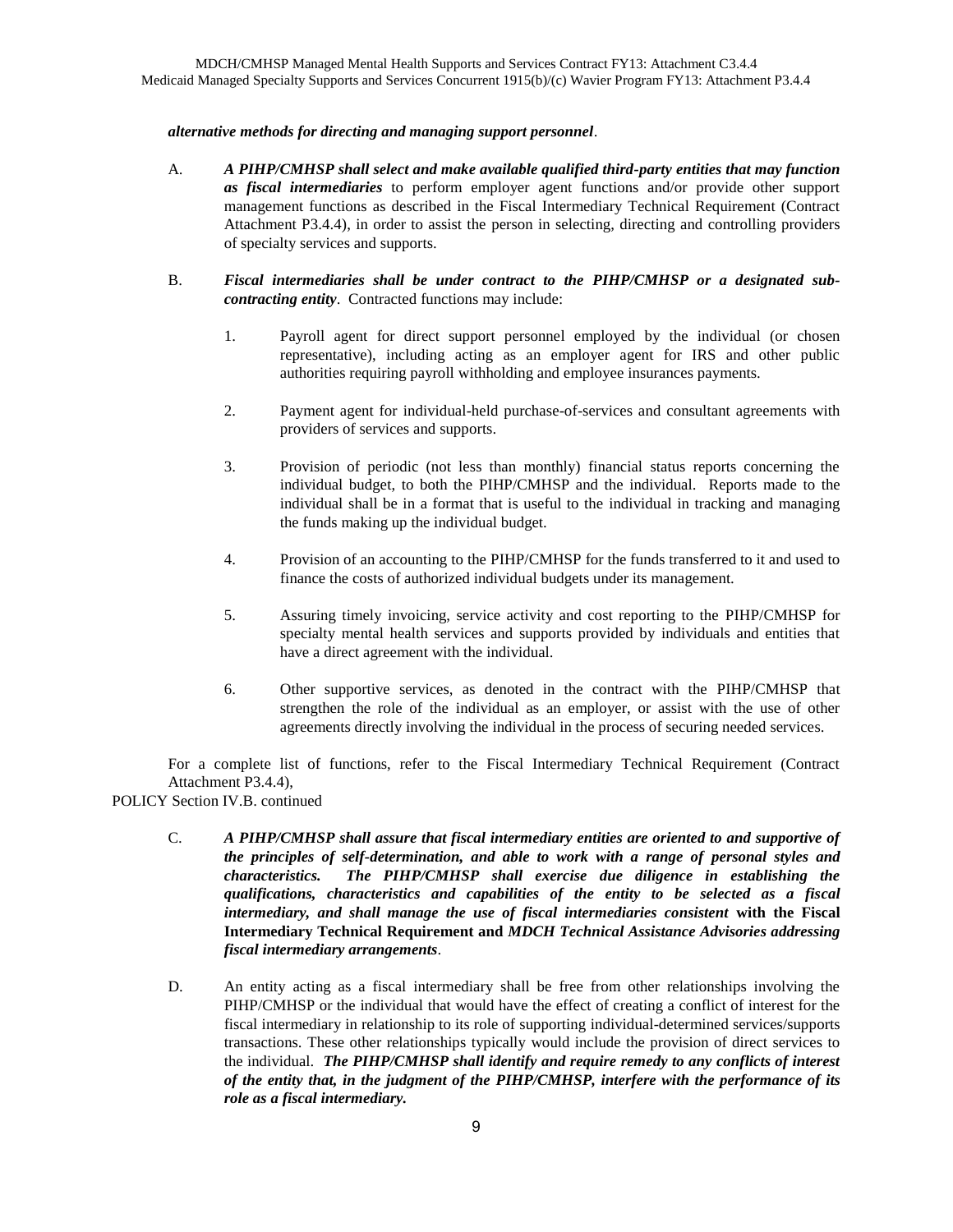- E. A PIHP/CMHSP shall collaborate with and guide the fiscal intermediary and each individual involved in self-determination to assure compliance with various state and federal requirements, and to assist the individual in meeting his/her obligations to follow applicable requirements. It is the obligation of the PIHP/CMHSP to assure that fiscal intermediaries are capable of meeting and maintaining compliance with the requirements associated with their stated functions, including those contained in the Fiscal Intermediary Technical Requirement.
- F. Typically, funds comprising an individual budget would be lodged with the fiscal intermediary, pending appropriate direction by the individual to pay individual-selected and contracted providers. Where a person selected and directed provider of services has a direct contract with the PIHP/CMHSP, the provider may be paid by the PIHP/CMHSP, not the fiscal intermediary. In that case, the portion of funds in the individual budget would not be lodged with the fiscal intermediary, but instead would remain with the PIHP/CMHSP, as a matter of fiscal efficiency.

**VI. T***he PIHP/CMHSP shall have the discretion to limit the use of arrangements that support self-determination by individuals who have guardians* because of the inherent tension between the principles of self-determination and the legal authority of guardians. Despite this tension, the goal of guardianship--to maximize self-reliance and independence (MCL 330.1602)—is consistent with the principles of self-determination. When the PIHP/CMHSP offers arrangements that support self-determination, *the PIHP/CMHSP must carefully balance the needs and desires of the person with the authority of the guardian as described in the letters of authority, of which the PIHP/CMHSP must obtain a copy so that the scope of the guardian's authority is clearly understood.*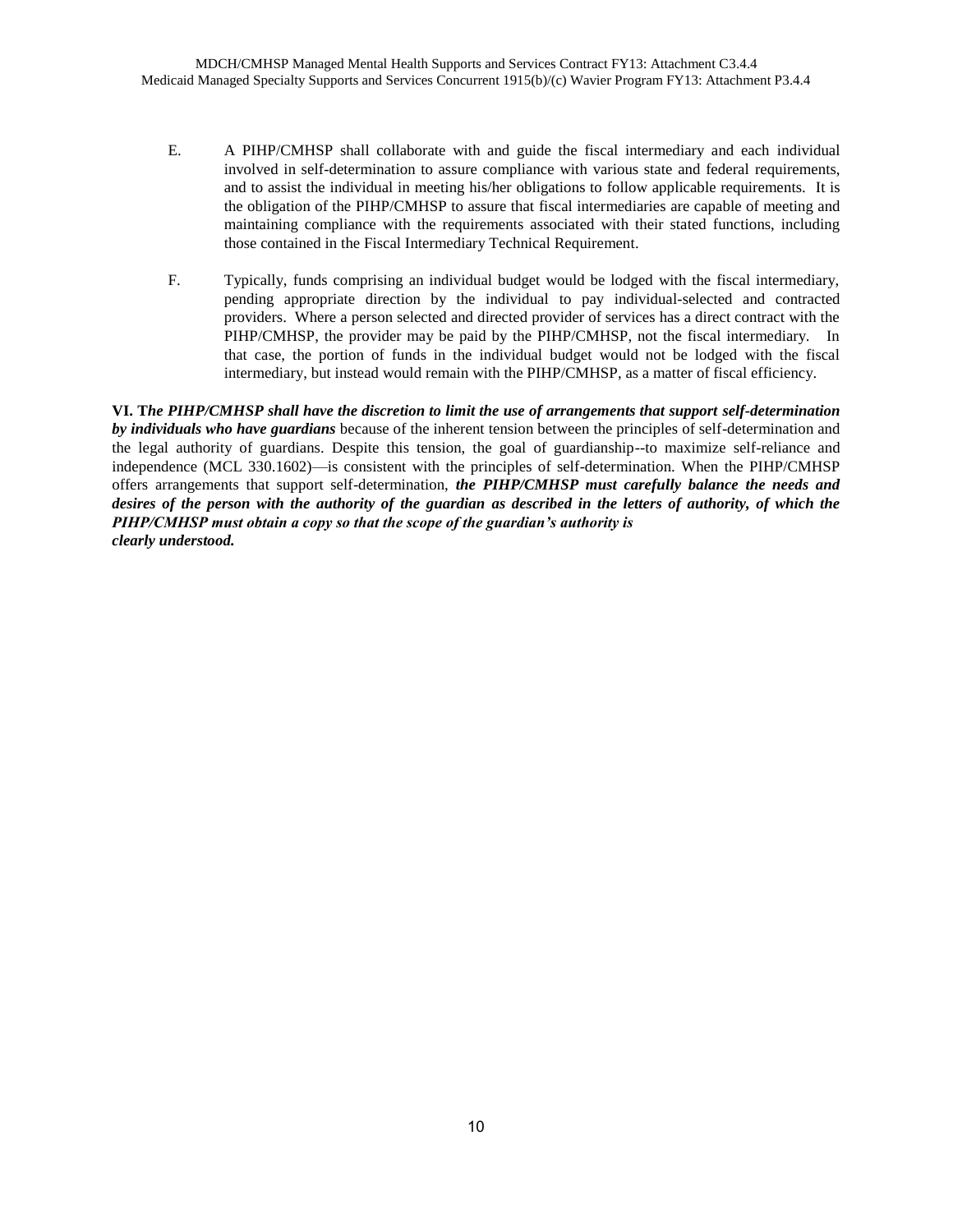POLICY Section V. continued

When a person who has a guardian seeks supports and services through the mental health system, the guardian must recognize that the system is driven by the person-centered planning process. The definition of person-centered planning in the Michigan Mental Health Code specifically states that the process "honors the individual's preferences, choices and abilities." This legal requirement applies to all individuals receiving services not just those who do not have guardians and is critical in planning for arrangements that support self-determination. Moreover, the Michigan Medicaid Provider Manual states: "[c]are should be taken to insure that these goals are those of the Individual first, not those of a parent, guardian, provider, therapist or case manager, no matter how wellintentioned." MPM MH/SA §17.1.

*Where a individual has been deemed to require a legal guardian, there is an extra obligation on the part of the PIHP/CMHSP and others close to the person to assure that it is the individual's preferences and goals that drive the use of self-determination arrangements, and that the best interests of the individual are primary.* The guardian has an obligation to be a partner in that process, particularly when the use of arrangements that support selfdetermination are being planned. The guardian has a legal responsibility for ensuring that the individual's choices and preferences are maintained and should use his or her personal relationship and commitment to the individual to support the individual in defining and achieving his or her goals, particularly as they relate to maximizing selfreliance and independence.

*The PIHP/CMHSP must support individuals who have guardians who are using arrangements that support selfdetermination to identify an independent advocate. When the individual's rights are being restricted by the guardian without a compelling reason that has been addressed through the person-centered planning process, arrangements that support self-determination are not the appropriate mechanism for service delivery. In that situation, the PIHP/CMHSP has discretion to not to enter into a self-determination agreement or to terminate the self-determination agreement pursuant to Section II.E.5 of this policy.*

### **DEFINITIONS**

#### **Agency with Choice**

A provider agency that serves as employer of record for direct support personnel, yet enables the person using the supports to hire, manage and terminate workers.

#### **Choice Voucher System**

The Choice Voucher System is the designation for set of arrangements that facilitate and support accomplishing self-determination, through the use of an individual budget, a fiscal intermediary, and direct individual-provider contracting. Its use shall be guided by Choice Voucher System Technical Advisory.

#### **CMHSP**

For the purposes of this policy, a Community Mental Health Services Program is an entity operated under Chapter Two of the Michigan Mental Health Code, or an entity under contract with the CMHSP and authorized to act on its behalf in providing access to, planning for, and authorization of specialty mental health services and supports for people eligible for mental health services.

#### **DEFINITIONS continued**

#### **Fiscal Intermediary**

A fiscal Intermediary is an independent legal entity (organization or individual) that acts as a fiscal agent of the PIHP/CMHSP for the purpose of assuring fiduciary accountability for the funds comprising an individual budget. A fiscal intermediary shall perform its duties as specified in a contract with a PIHP/CMHSP or its designated subcontractor. The purpose of the fiscal intermediary is to receive funds making up an individual budget, and make payments as authorized by the individual to providers and other parties to whom an individual using the individual budget may be obligated. A fiscal intermediary may also provide a variety of supportive services that assist the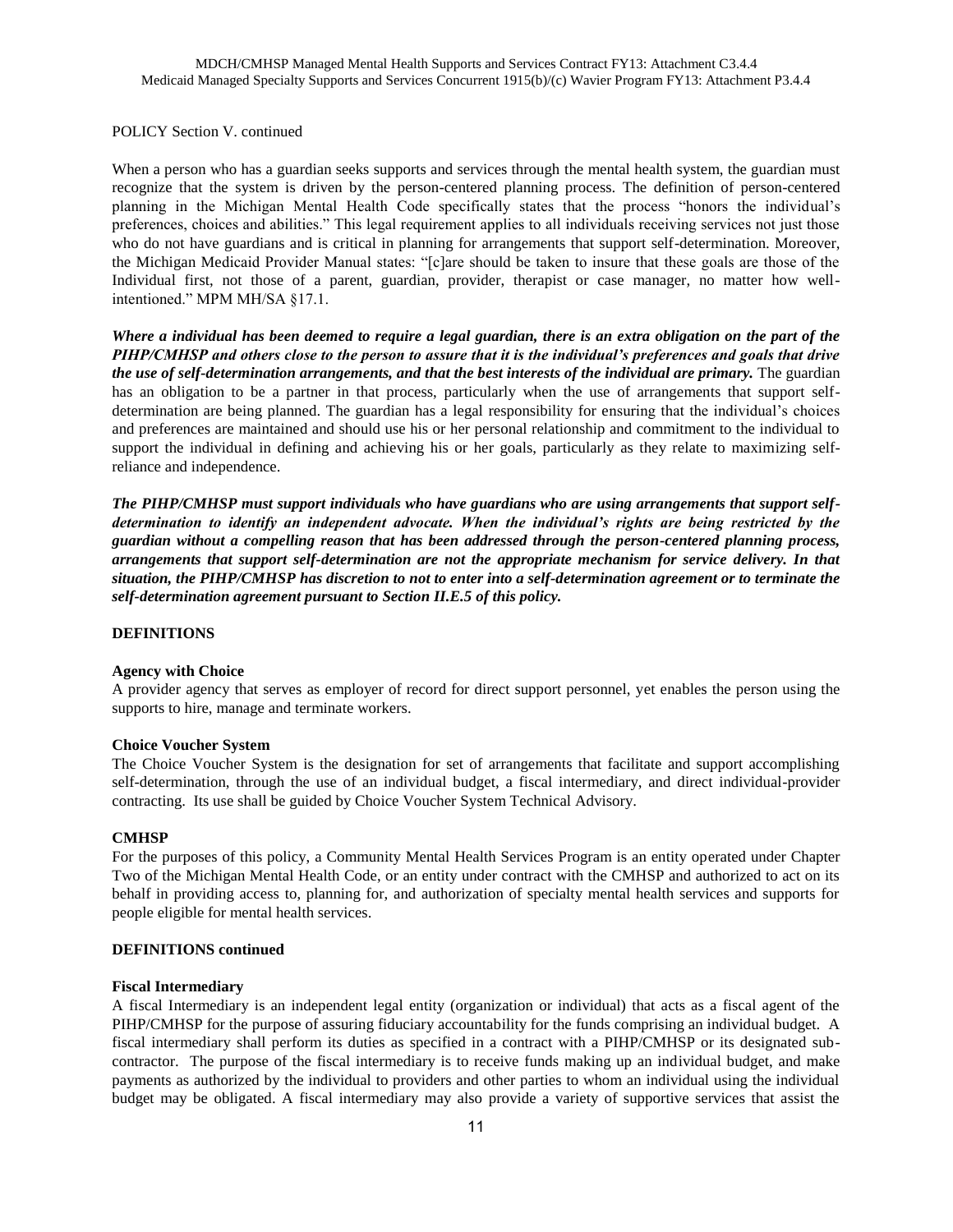individual in selecting, employing and directing individual and agency providers. Examples of entities that might serve in the role of a fiscal intermediary include: bookkeeping or accounting firms and local Arc or other advocacy organizations.

#### **Individual/Person**

For the purposes of this policy, "Individual" or "person" means the adult receiving direct specialty mental health services and supports, and/or his/her selected representative. That is, the person may select a representative to enter into the self-determination agreement and for other agreements that may be necessary for the individual to participate in arrangements that support self-determination. A selected representative of the individual shall not supplant the role of the person in the process of person-centered planning, in accordance with the Mental Health Code and the requirements of the contract between the PIHP/CMHSP and the Department of Community Health.

#### **Individual Budget**

An individual budget is a fixed allocation of public mental health resources denoted in dollar terms. These resources are agreed upon as the necessary cost of specialty mental health services and supports needed to accomplish a person's IPOS. The individual served uses the funding authorized to acquire, purchase and pay for specialty mental health services and supports in his or her IPOS .

#### **IPOS**

An IPOS means the individual's individual plan of services and/or supports, as developed using a person-centered planning process.

#### **PIHP**

For the purposes of this policy, a Prepaid Inpatient Health Plan (PIHP) is a managed care entity that provides Medicaid-funded mental health specialty services and supports in an area of the state.

#### **Qualified Provider**

A qualified provider is an individual worker, a specialty practitioner, professional, agency or vendor that is a provider of specialty mental health services or supports that can demonstrate compliance with the requirements contained in the contract between the Department of Community Health and the PIHP/CMHSP, including applicable requirements that accompany specific funding sources, such as Medicaid. Where additional requirements are to apply, they should be derived directly from the person-centered planning process, and should be specified in the IPOS, or result from a process developed locally to assure the health and well-being of individuals, conducted with the full input and involvement of local individuals and advocates.

#### **Self-Determination**

Self-determination incorporates a set of concepts and values that underscore a core belief that people who require support from the public mental health system as a result of a disability should be able to define what they need in terms of the life they seek, have access to meaningful choices, and have control over their lives in order to build lives in their community (meaningful activities, relationships and employment). Within Michigan's public mental health system, self-determination involves accomplishing system change to assure that services and supports for people are not only person-centered, but person-defined and person-controlled. Self-determination is based on four principles. These principles are:

**FREEDOM:** The ability for individuals, with assistance from significant others (e.g., chosen family and/or friends), to plan a life based on acquiring necessary supports in desirable ways, rather than purchasing a program. This includes the **freedom** to choose where and with whom one lives, who and how to connect to in one's community, the opportunity to contribute in one's own ways, and the development of a personal lifestyle.

**AUTHORITY:** The assurance for a person with a disability to control a certain sum of dollars in order to purchase these supports, with the backing of their significant others, as needed. It is the **authority** to control resources.